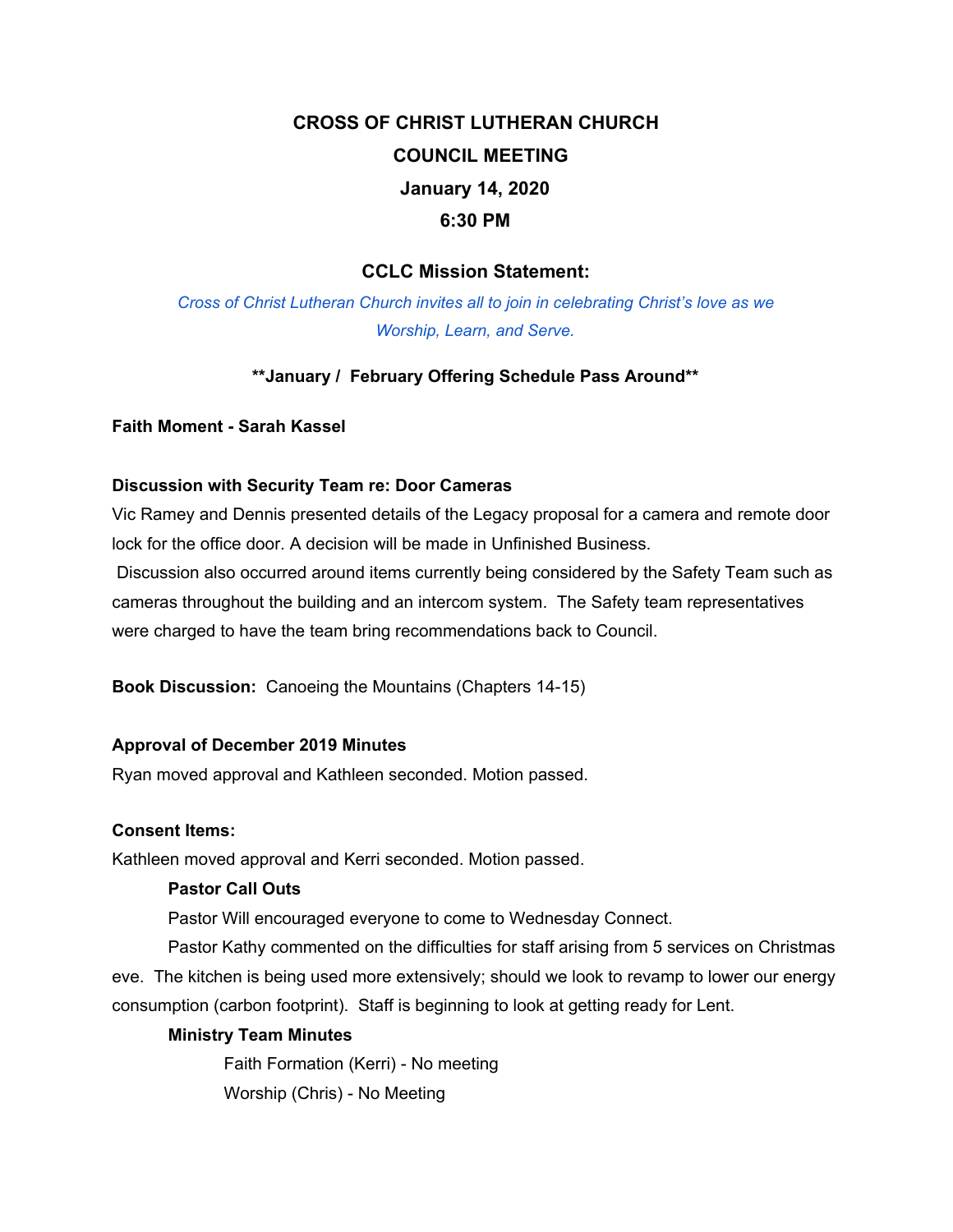Choir Leadership Team - Stewardship (Mary Ellen Steele) - See Pastor Kathy's report Youth (Sarah) - No Meeting Outreach (Gene) - Quick mention of the Community Meal; 6 or 7 persons attended and gave us ideas on how to get the word out. Long Range Planning (Kathleen) - Evangelism (Kay) - no meeting

Preschool (Kevin) -

CCMA (Chris) - Meeting on Sunday Afternoon (no report)

Property (Ryan) -

# **SubTeam Reports**

- Finance Team See Pastor Kathy and Lance
- Safety Task Force No Meeting
- HR Team No Meeting
- Tech Team No Meeting
- Nominating Team: All filled
	- Dawn Miller(VP)
	- At Large Paul Kunz, Ross Hoskins, Frank Carau, Katy **Harder**
	- Lance Ziettlow, Treasurer
	- Nathan Craft, Youth
	- Assembly: Rod / Sue Carter, Nathan Craft, Youth Rep
	- Nominating Team: Adam Dittmer, Katie Fauvelle

# **UNFINISHED BUSINESS**

1. HR Handbook - attached

Beginning in 2016, the HR team brought info from various companies (where team members worked) to form the handbook. A draft came to staff and council in 2018, legal input was received, and the final.

Ryan moved to add a revision page, Kathleen seconded. Amendment passed. Kerri moved approval with a revision page added and Kevin seconded. Motion passed.

2. Video Intercom System (door cameras) Kathleen moved and Kerri seconded approval to purchase and install a video security system for the office outside door. Motion defeated.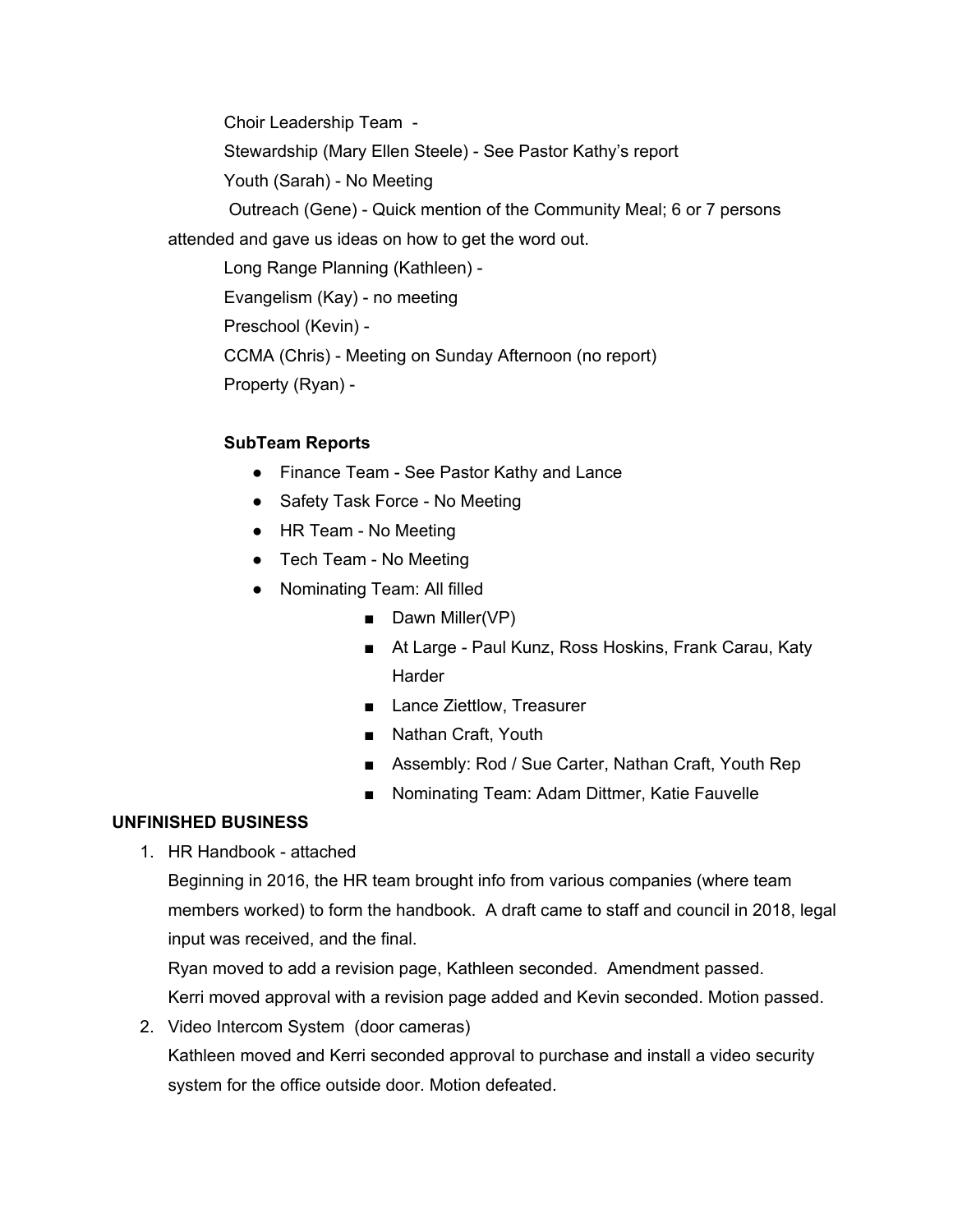There was general support for installing such a system. Discussion focused on the need for a second bid per CCLC policy.

Rod moved to send back to Safety Committee for a second bid per CCLC policy and return with a proposal including this new information. Lance seconded. The motion passed.

- 3. Annual Meeting February 2 (Sign up for refreshments); sign-in monitors; counters Council members volunteered for open slots.
- 4. VBS Director Contract

Natalie was approved last month. Council needs to set the wage during the budget discussion later this meeting.

#### **NEW BUSINESS**

1. 2020 Budget

Kathleen moved to approve the draft budget to take to the congregational meeting on Feb. 2, 2020 and Chris seconded. Motion approved as amended below.

Discussion was held around the surplus in the 2020 budget. (\$1417). Pastor Kathy recommended adding a line in the budget "Council Initiatives" which could be used for things that come up that aren't in the budget.

Kathleen moved to amend the budget motion to give \$500 (of the 2020 budget surplus) to the VBS coordinator position. Will seconded. Motion to amend passed.7 Ryan moved to amend the motion to put the remaining \$917 surplus into a Council Initiatives line item under Council administration. Kerri seconded. Motion to amend passed.

Pastor Kathy discussed the \$54,000 that the 2019 budget was in the black. Expenses were under budget by \$34,000 while income was over by approximately \$20,000. This is not likely a trend so it is not appropriate to add this to the 2020 budget. Chris moved to amend the motion and Kay seconded to include a bonus to be given to each staff person as broken out on attached spreadsheet totalling \$6127.85; money to come from savings originating as 2019 budget surplus.

Lance reiterated that income will be listed differently in 2020 due to the Breeze software's way of categorizing the various income sources. Pastor and staff salaries are increased 1% for 2020. Worship budget will also be increased. Mortgage will reset on July 1, 2020 using the higher end of the rate range that was discussed with the congregation last fall. Most ministry areas were budgeted at about the same level as